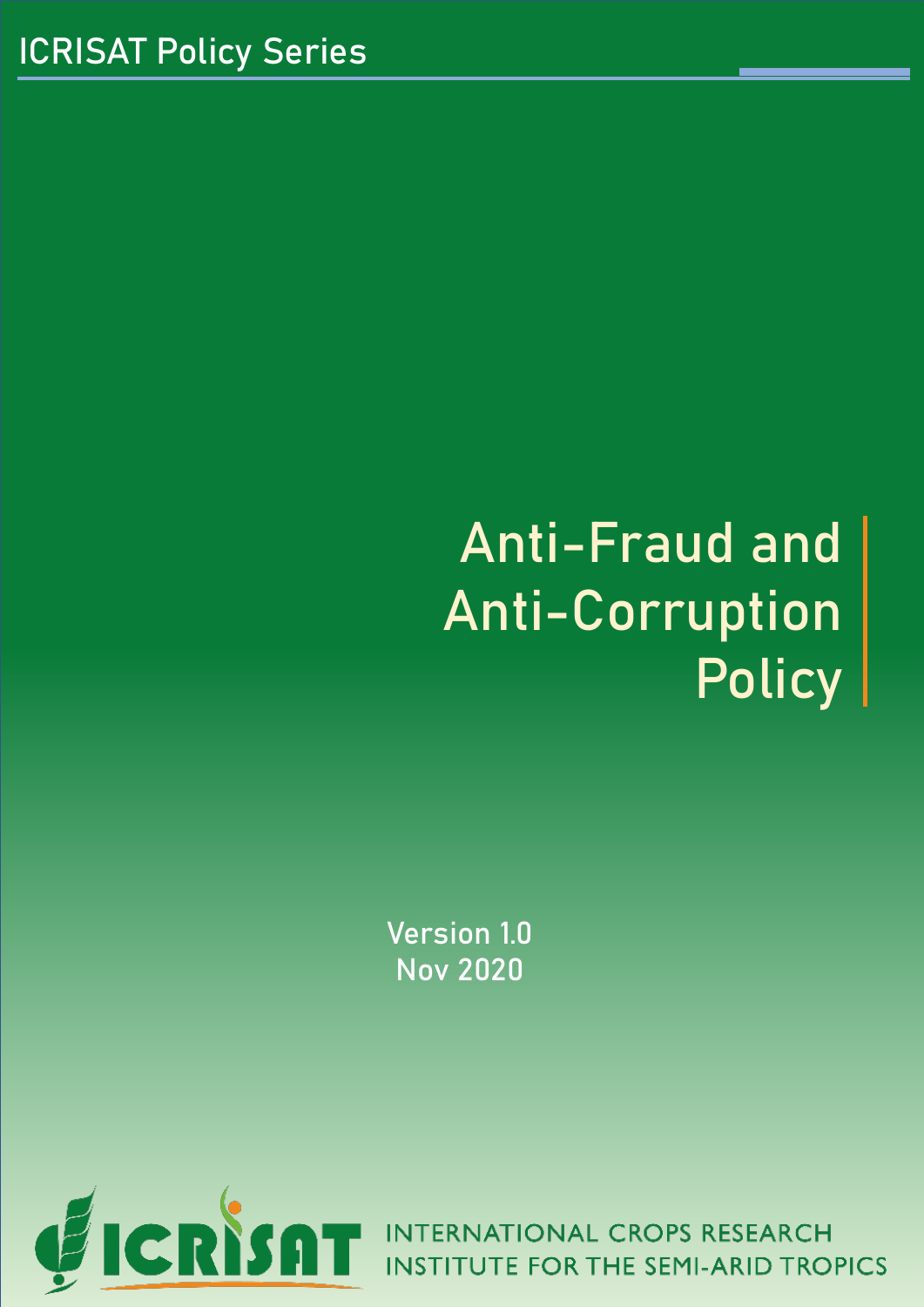

# **Table of Contents**

| 1.   |  |
|------|--|
| 2.   |  |
| 2.1. |  |
| 2.2. |  |
| 2.3. |  |
| 2.4. |  |
| 2.5. |  |
| 3.   |  |
| 3.1. |  |
| 3.2. |  |
| 3.3. |  |
| 3.4. |  |
| 3.5. |  |
| 3.6. |  |
| 3.7. |  |
| 4.   |  |
| 4.1. |  |
| 4.2. |  |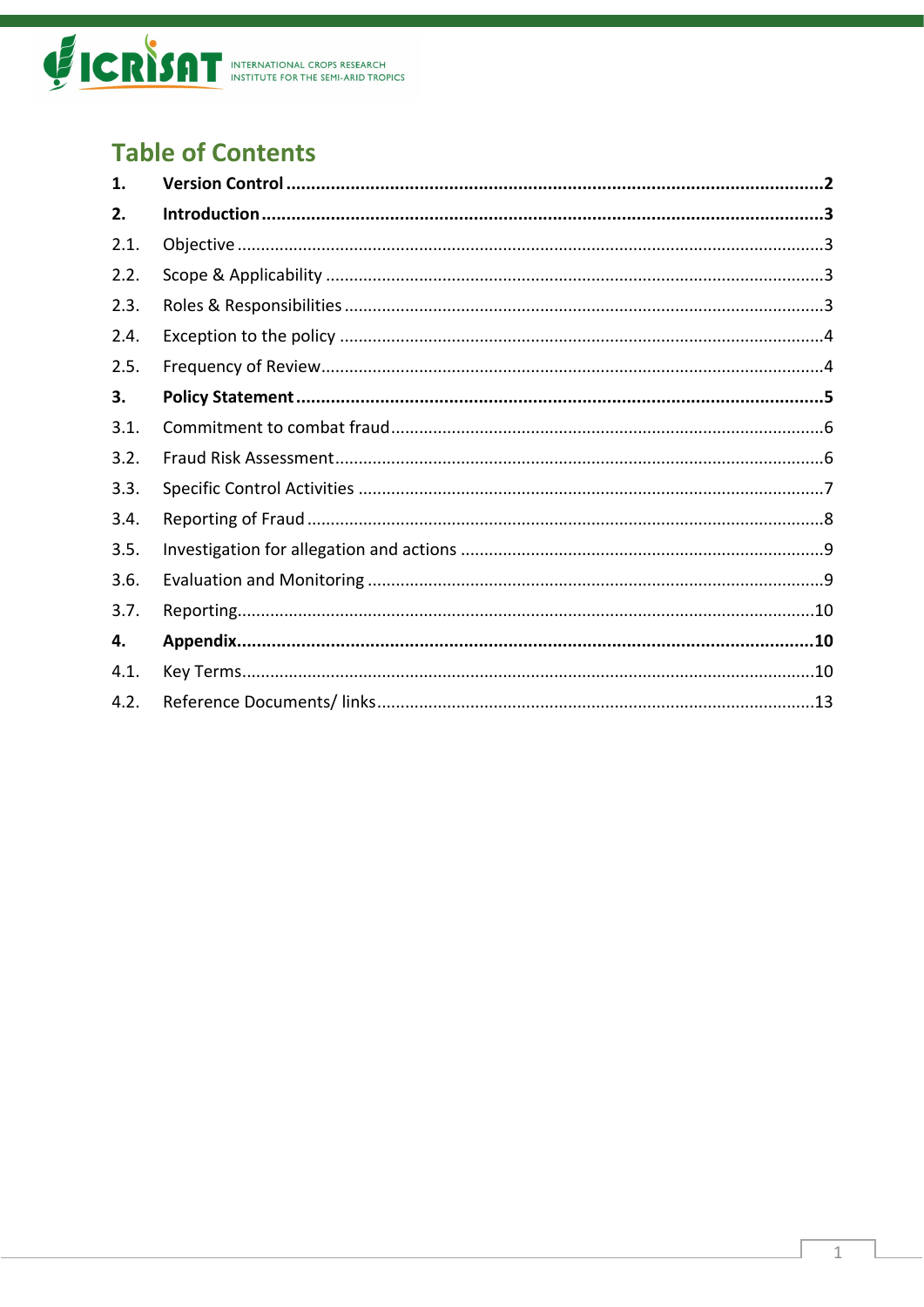

# <span id="page-2-0"></span>**1. Version Control**

#### **Policy Formulation:**

| <b>Policy Category:</b>         | Governance                     |
|---------------------------------|--------------------------------|
| <b>Policy Formulation date:</b> | August 2020                    |
| <b>Policy Approved by:</b>      | Governing Board                |
| <b>Policy Approval date:</b>    | 1 Oct 2020                     |
| <b>Policy Roll-out date:</b>    | 1 Nov 2020                     |
| <b>Policy Version:</b>          | 1.0                            |
| <b>Policy Owner:</b>            | Office of the Director General |

#### **Policy Amendments:**

| Date | Version | Changes made by | Changes approved by | Description of change |
|------|---------|-----------------|---------------------|-----------------------|
|      |         |                 |                     |                       |
|      |         |                 |                     |                       |

The Institute reserves the right to amend, suspend or rescind this policy at any time. While, the Institute has made best efforts to define detailed procedures for implementation of this policy, there may be occasions when certain matters are not addressed or there may be lack of clarity in the procedures. Such difficulties or lack of clarity will be resolved in line with the broad intent of the policy, by the Director General or Governing Board Chair (on case to case basis). The Institute may also establish further rules and procedures, from time to time, to give effect to the intent of this policy and further the objective of good corporate governance.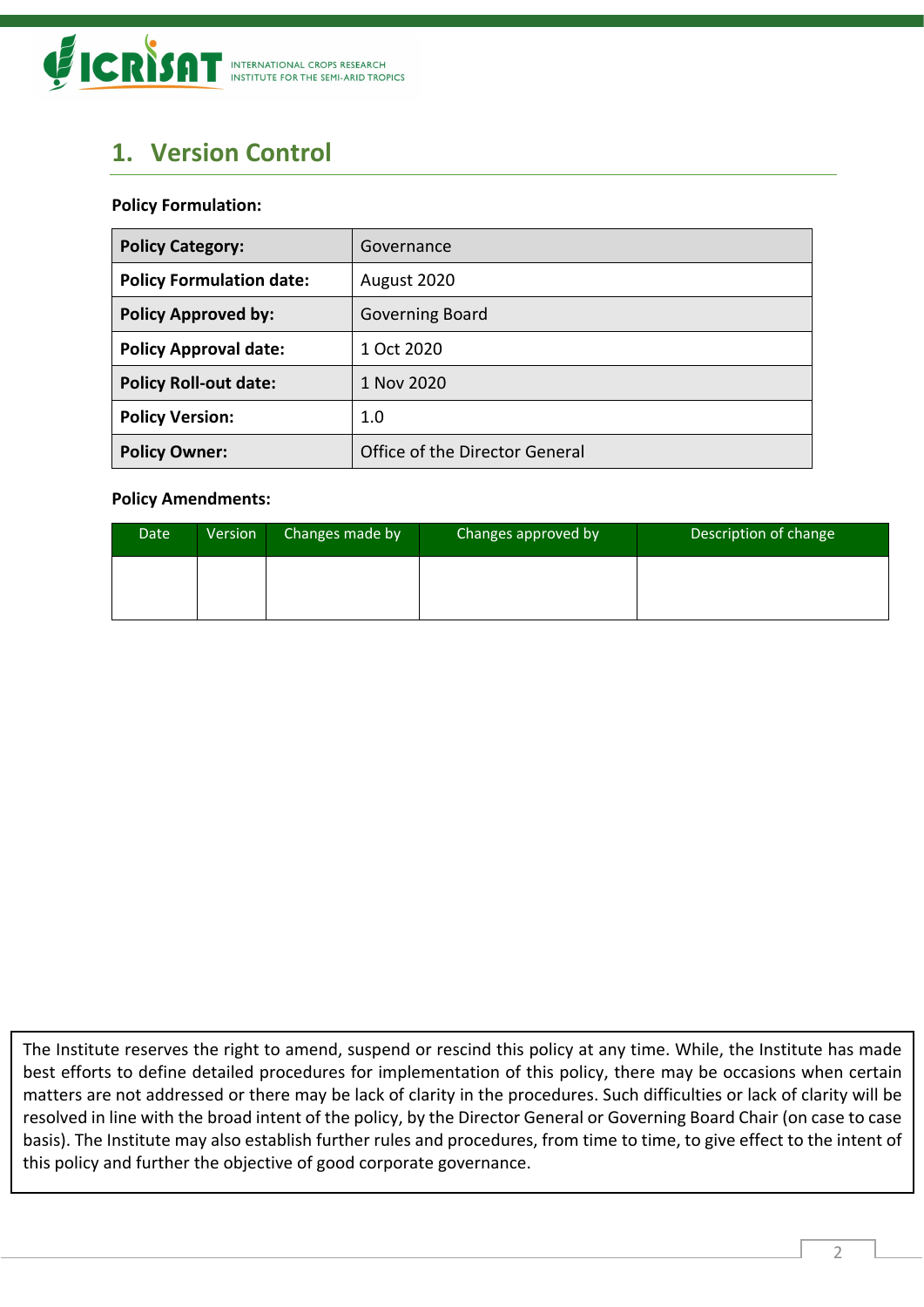

# <span id="page-3-0"></span>**2. Introduction**

ICRISAT ("Institute") recognizes that fraudulent and corrupt practices can adversely impact its reputation and diminish donors' trust in its ability to deliver results in an accountable and transparent manner. The Institute has formulated the Anti-Fraud and Anti-Corruption Policy ("Policy") which outlines the principles for prevention, detection, mitigation and investigation of fraudulent activities (including corruption). This Policy and the Fraud Management Framework captured therein is part of the Institute's overarching Ethics Framework.

## <span id="page-3-1"></span>**2.1. Objective**

The objectives of this Policy are listed below:

- i. To reinforce the Institute's "Zero-Tolerance" approach to fraud and corruption, as part of which it will not accept any dishonest or fraudulent act committed by internal and external stakeholders
- ii. To outline a fraud management framework which is in line with the ethical principles laid down by the Institute and also recognizes the principle of proportionality and reflects the nature, scale and complexity of the operations at the Institute and the fraud risks to which it is exposed
- iii. To demonstrate the Institute's commitment to acting professionally, fairly and with integrity across its third-party dealings and relationships
- iv. To provide guidance with respect to prevention, detection, mitigation and investigation of fraudulent activities
- v. To set the foundation for development of preventive and detective control measures at an Institute level for effective fraud management

## <span id="page-3-2"></span>**2.2. Scope & Applicability**

- a) This policy is applicable to all the members of ICRISAT's workforce
- b) This policy also extends to all other stakeholders of ICRISAT including suppliers, project partners, donors engaging directly or indirectly with ICRISAT
- c) This Policy is applicable to all activities and operations of the Institute, including projects implemented by the Institute as well as funded and supported by the Institute
- d) This Policy extends across all of the Institute's third-party dealings and relationships and in all countries and territories in which the Institute operates
- e) Any fraud related to research (like fabrication/falsification of data, plagiarism, improper authorship, etc.) are not included under the scope of this Policy and shall be covered in the "Policy for Ethics in Research"

## <span id="page-3-3"></span>**2.3. Roles & Responsibilities**

- **a) Governing Board:** The Governing Board shall be responsible for providing oversight over compliance to this Policy and the fraud management framework of the Institute.
- **b) Ethics Committee:** It shall be responsible for implementation and monitoring of this Policy and fraud management framework, including but not limited to, periodic review of the effectiveness of the fraud reporting mechanism.
- **c) Internal Stakeholders:** Internal stakeholders (ICRISAT workforce members) are responsible for following: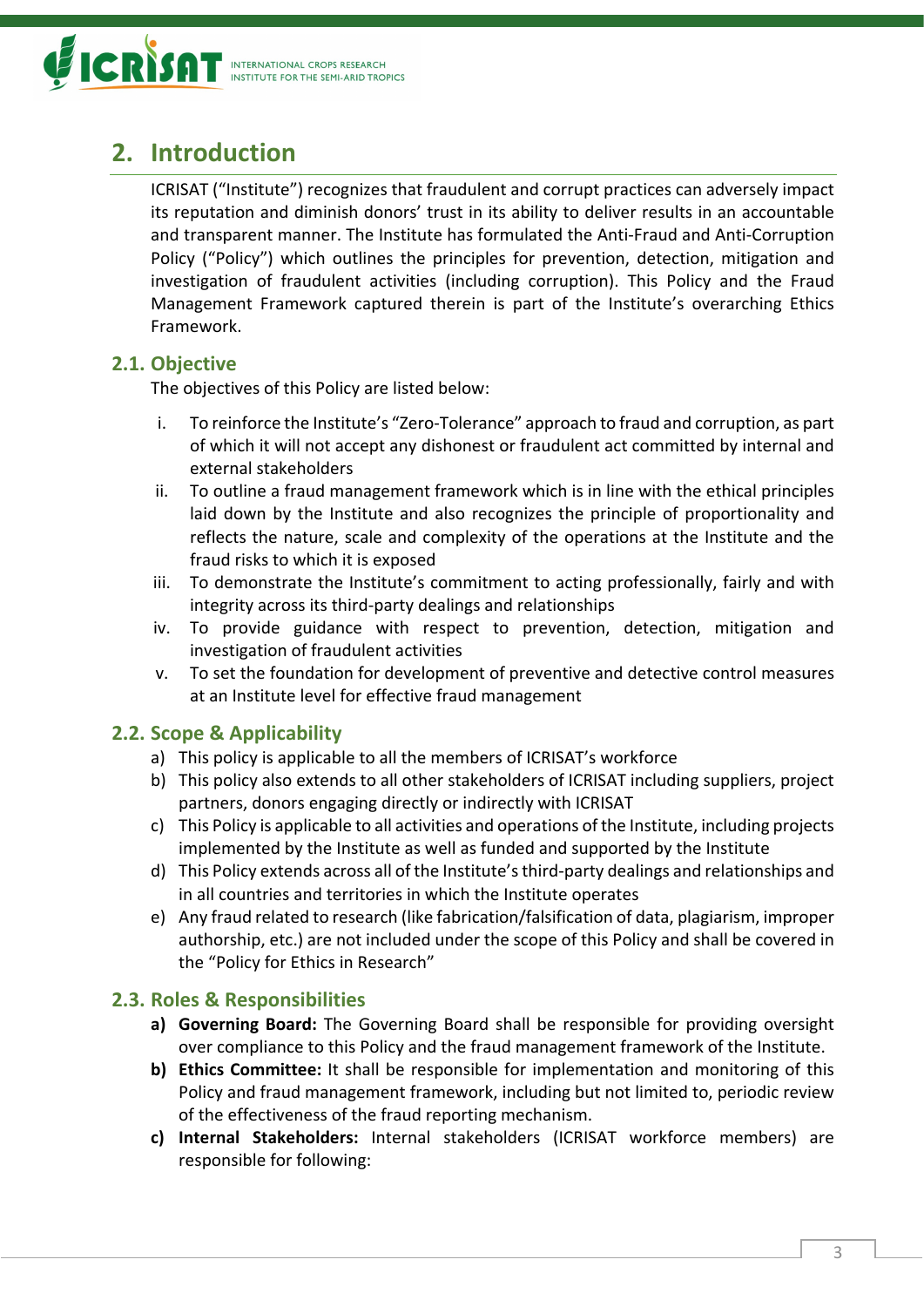

- i. They should be aware of the compliance requirements under this policy, to contribute to minimizing and managing potential fraud risks.
- ii. They should report any actual or suspected activity or practice related to any form of fraud covered under this Policy.
- iii. To ensure all external stakeholders that engage with the Institute are made aware of this Policy and its requirements.
- **d) External Stakeholders:** External stakeholders (suppliers, project partners, donors, engaging directly or indirectly with ICRISAT) are responsible for following:
	- i. They should ensure compliance with this Policy subject to the Policy document being notified to them
	- ii. They should report immediately any allegations of fraud to the Institute.
	- iii. They should cooperate with the Institute's internal or outsourced auditors and/or investigators, when deemed necessary in the event of a fraud investigation at the Institute.
- **e) Risk Management Committee:** The Risk Management Committee is an internal committee under the Institute's Risk Management Framework. It shall be responsible for ensuring fraud risk vulnerabilities (including bribery and corruption related risks) are taken into consideration as part of risk management activities at the Institute.
- **f) Internal Audit Unit (IAU):** The IAU shall be responsible for facilitating the identification of fraud risks and providing recommendations on preventive and detective controls for these as part of the internal audit reviews conducted by it.

## <span id="page-4-0"></span>**2.4. Exception to the policy**

Any exception to this Policy shall require an approval from the Director General of the Institute and a post facto ratification shall also be obtained from the Governing Board at the next Board meeting. Any exceptions involving the Director General shall be approved by the Governing Board. The Policy Owner shall be informed of these exceptions and a record shall be maintained for monitoring purposes.

#### <span id="page-4-1"></span>**2.5. Frequency of Review**

This policy shall be reviewed by the Policy Owner at least once in every 24 month period from the implementation date or from the date of last review or as directed by the Policy Council.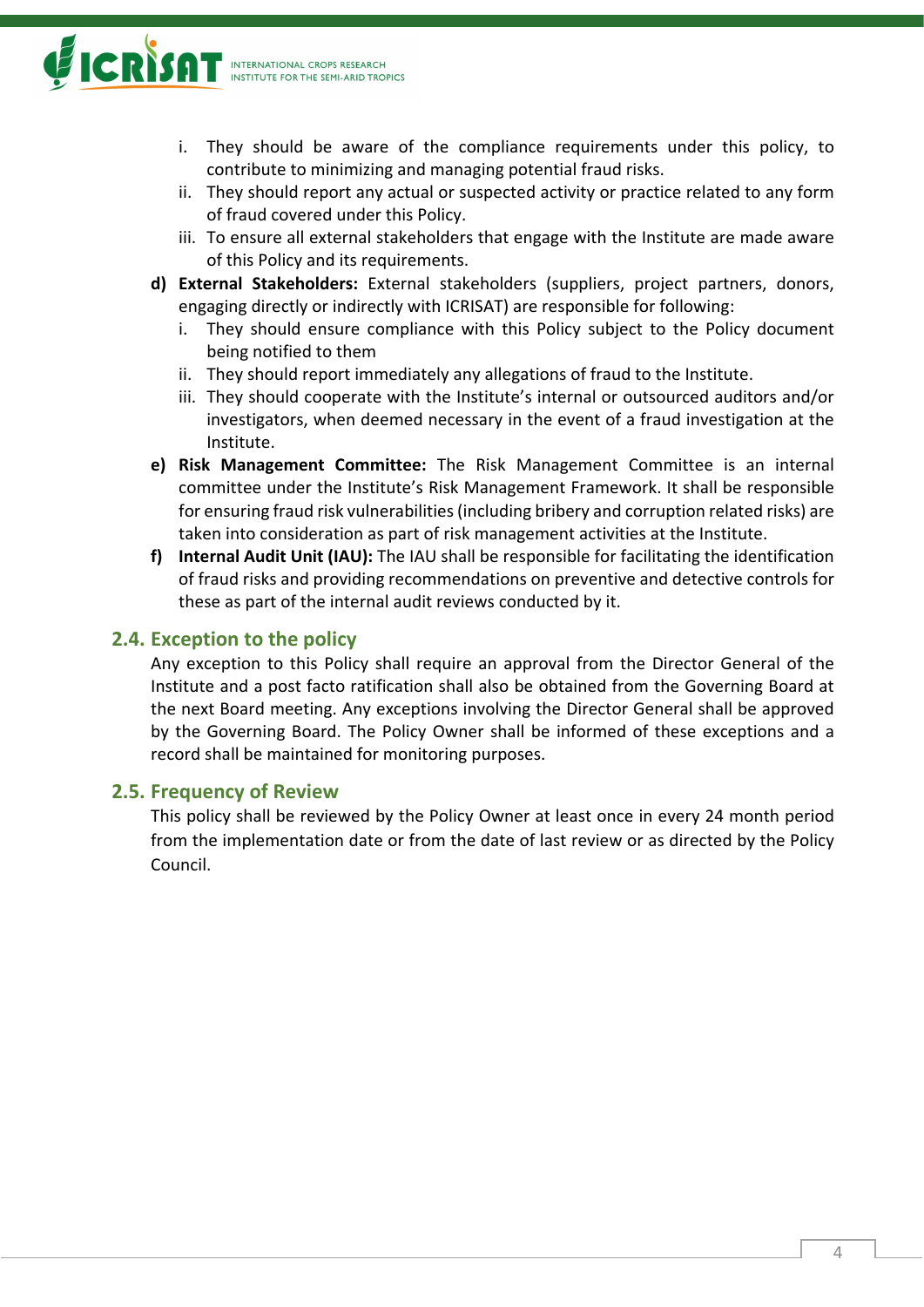

# <span id="page-5-0"></span>**3. Policy Statement**

This Policy has been established for prevention, detection, mitigation and investigation of fraudulent activities and associated fraud risks at the Institute. The Institute classifies fraud under three broad categories: Corruption, Asset Misappropriation and Financial Statement Fraud. Each of these encompass various forms of fraudulent activities which may include, but are not limited to, the following:

| <b>Corruption</b>                                                                                                                                                                    | <b>Asset Misappropriation</b>                                                                                                                                             | <b>Financial Statement</b><br><b>Fraud</b>                                                     |
|--------------------------------------------------------------------------------------------------------------------------------------------------------------------------------------|---------------------------------------------------------------------------------------------------------------------------------------------------------------------------|------------------------------------------------------------------------------------------------|
| 1. Bribery including<br>kickbacks<br>2. Collusion or anti-<br>competitive schemes<br>with vendors/<br>partners<br><b>Illegal gratuities</b><br>3.<br><b>Economic extortion</b><br>4. | 1. Theft of funds (cash/<br>bank)<br><b>Money laundering</b><br>2.<br>3. Fraudulent<br>disbursements<br>Misuse or<br>4.<br>unauthorized use of<br><b>ICRISAT's assets</b> | 1. Net worth/net<br>income<br>overstatement<br>Net worth/net<br>2.<br>income<br>understatement |

Through this policy ICRISAT defines and implements a Fraud Management Framework. This framework shall refer the best available fraud management principles and be guided by the following fraud risk management principles issued by COSO:

- a) Establish and communicate a framework that demonstrates the expectations of the Governing Board and senior management and their commitment to high integrity and ethical values regarding managing fraud;
- b) Perform comprehensive fraud risk assessment to identify specific fraud schemes and risks, assess their likelihood and significance, evaluate existing fraud control activities, and implement actions to mitigate residual fraud risks;
- c) Select, develop, and deploy preventive and detective fraud control activities to mitigate the risk of fraud events occurring or not being detected in a timely manner;
- d) Establish a communication process to obtain information about potential fraud and corruption, and deploy a coordinated approach to investigation and corrective action to address appropriately and in a timely manner;
- e) Select, develop, and perform ongoing evaluations to ascertain whether each of these principles of fraud risk management is present and functioning and communicates the framework deficiencies in a timely manner to parties responsible for taking corrective action, including senior management and the Governing Board.

In accordance with these principles, ICRISAT's Fraud Risk Management Framework shall consist the components depicted in the figure below: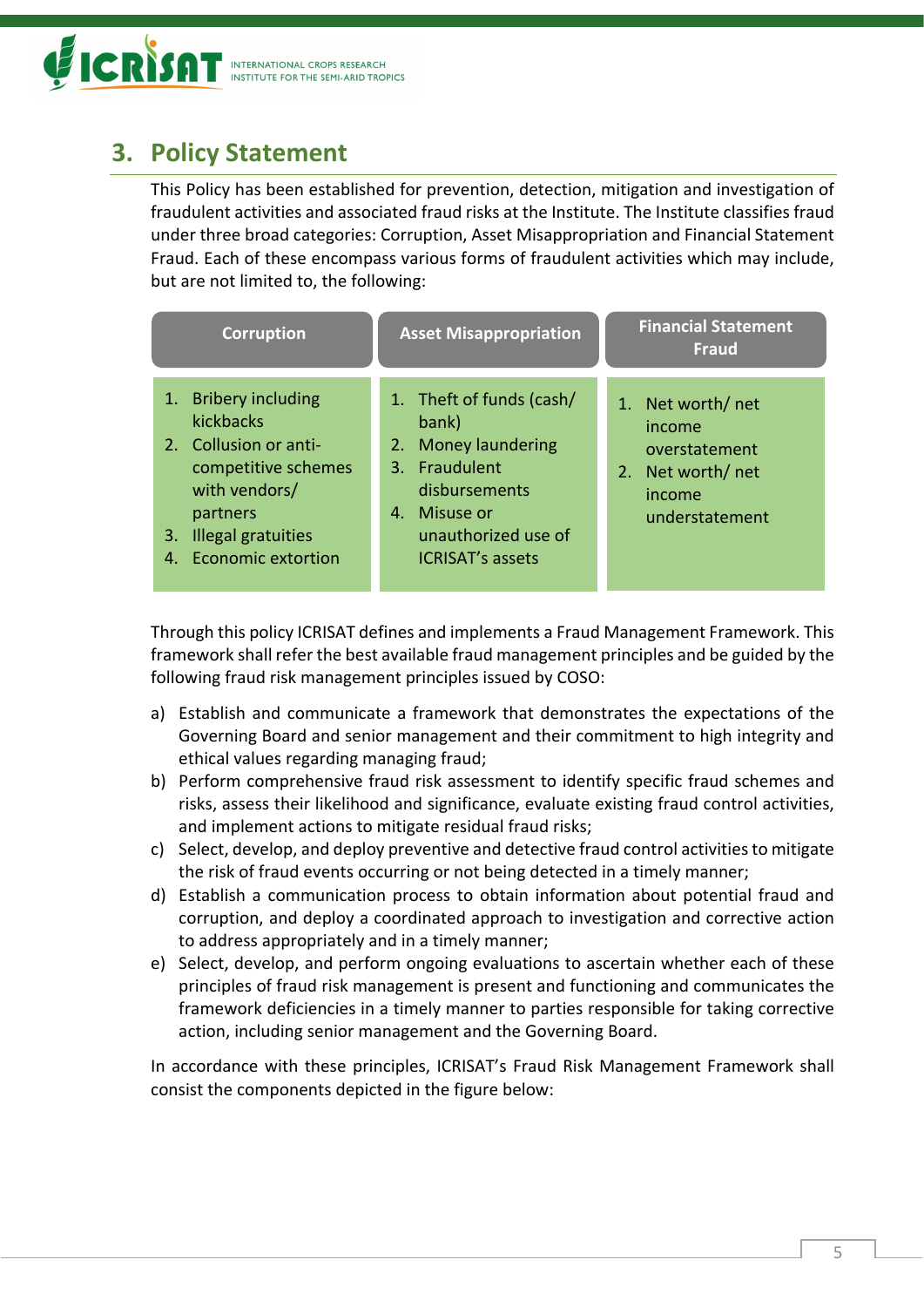



## <span id="page-6-0"></span>**3.1. Commitment to combat fraud**

- a) The Institute is committed to uphold highest standards of governance that are open, transparent, fair and objective, and demonstrate ICRISAT's commitment to operate in a manner intended to encourage honesty and integrity amongst its workforce and external stakeholders.
- b) The Institute has a zero-tolerance approach to fraudulent activities and is committed to act fairly and with integrity across all its activities including third-party dealings and relationships.
- c) ICRISAT will avoid acts which might reflect adversely upon the integrity and reputation of the Institute.
- d) ICRISAT strives to observe respective national laws, regulations and international standards relevant to countering fraud and corruption including bribery, in the territories of its operation.

#### <span id="page-6-1"></span>**3.2. Fraud Risk Assessment**

- a) The institute should conduct an annual fraud risk assessment covering at a minimum exposure related to the following:
	- i. Segregation of duties and management of sensitive access rights for software applications / IT systems at ICRISAT
	- ii. Payroll disbursements
	- iii. Conflict of interest in institutional financial activities including procurement and investment related decisions
	- iv. Employee hiring decisions
	- v. Employee benefits and expense reimbursements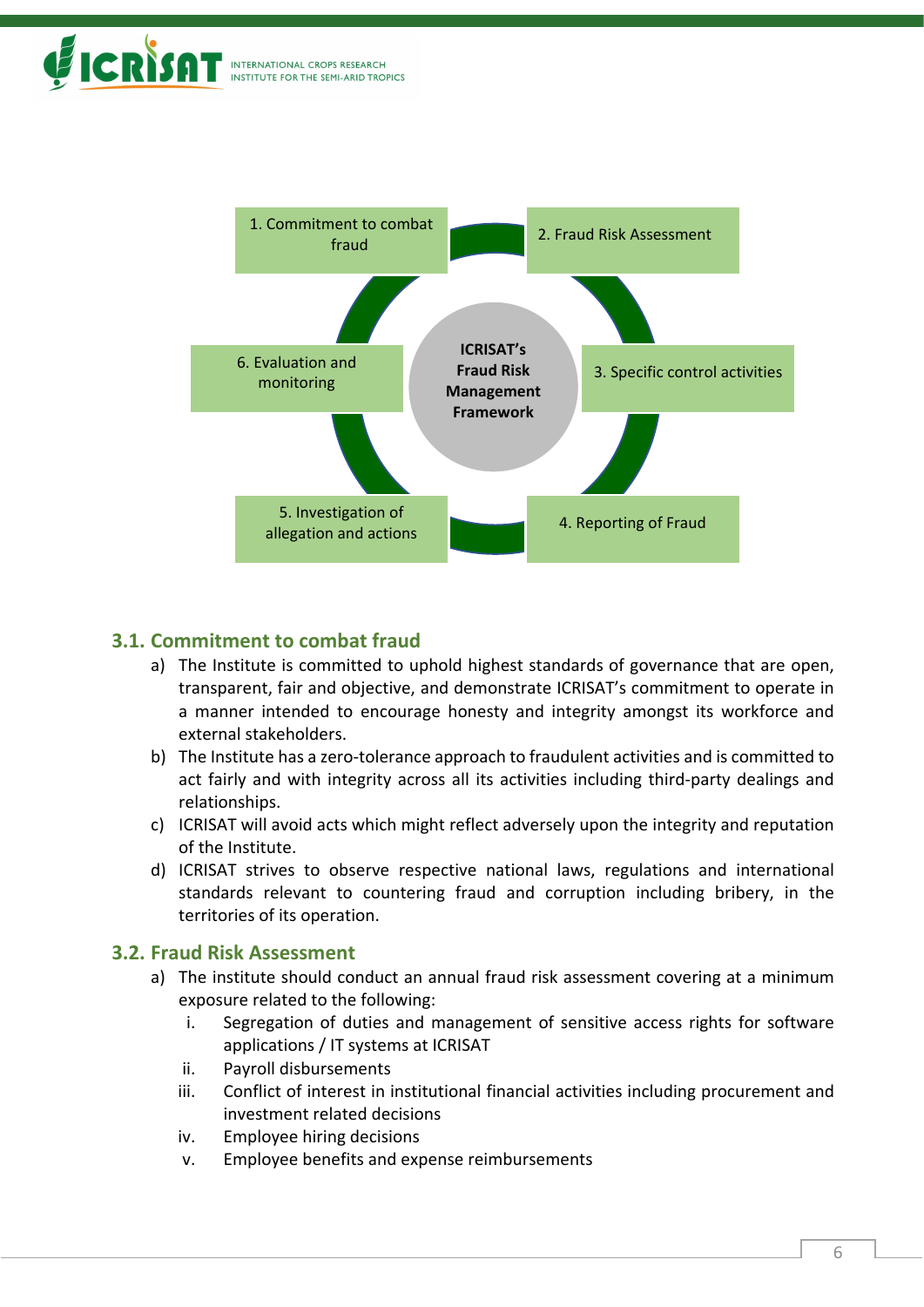

- b) It should identify specific tools, methods, sources for gathering information about fraud risks, including data on potential fraud scenarios and trends from monitoring and detection activities as well as internal/external audit observations
- c) It should also assess the likelihood and impact of the fraud risks identified as part of the fraud risk assessment
- d) It should maintain a fraud risk register capturing potential fraud scenarios as well as their impact and likelihood

## <span id="page-7-0"></span>**3.3. Specific Control Activities**

The Institute should design and implement specific control activities to mitigate assessed fraud risks. This can be a combination of preventive and detective measures. Some principles which may be used to design and implement these control activities include, but are not limited to the following:

- a) Determining fraud risk responses and documenting control measures aligned with processes and systems at the Institute;
- b) Identifying specific control activities to prevent and detect fraud across processes/ functions/ ICRISAT locations;
- c) Developing action plans outlining how the Institute will respond to any identified instances of frauds; and
- d) Establishing a collaborative relationship with stakeholders ensuring effective implementation of the fraud management framework.

Control activities at the Institute should at a minimum, include the following:

#### **3.3.1.Establishing an awareness culture**

Internal and external stakeholders must be made aware of their responsibility to prevent fraud. Trainings and awareness programs should be conducted jointly by Human Resource Unit and Corporate Services in consultation with the Ethics Committee and the Risk Management Committee.

#### **3.3.2.Building preventive mechanisms into programs and projects**

In case of high value projects/programs that are relatively complex in nature or entail work in geographies which are rated high in corruption by global indices such as the Corruption Perceptions Index (CPI) and the Global Corruption Index (GCI) or other relevant indices ICRISAT Senior Management should ensure that fraud risks are identified prior to initiating the implementation and control measures are put into place to prevent and detect fraud.

#### **3.3.3.Procurement and contracts**

Members of ICRISAT's workforce involved in procurement related decisions such as vendor selection and payout processing shall:

- i. Ensure that contractual agreements with any external stakeholder bears a reference to this Policy;
- ii. For procurement identified as 'high value' under the applicable procurement policies and procedures of the Institute, ask for a declaration that the external stakeholder was/is not engaged in, and shall not engage in any fraudulent practice including corruption or bribery; and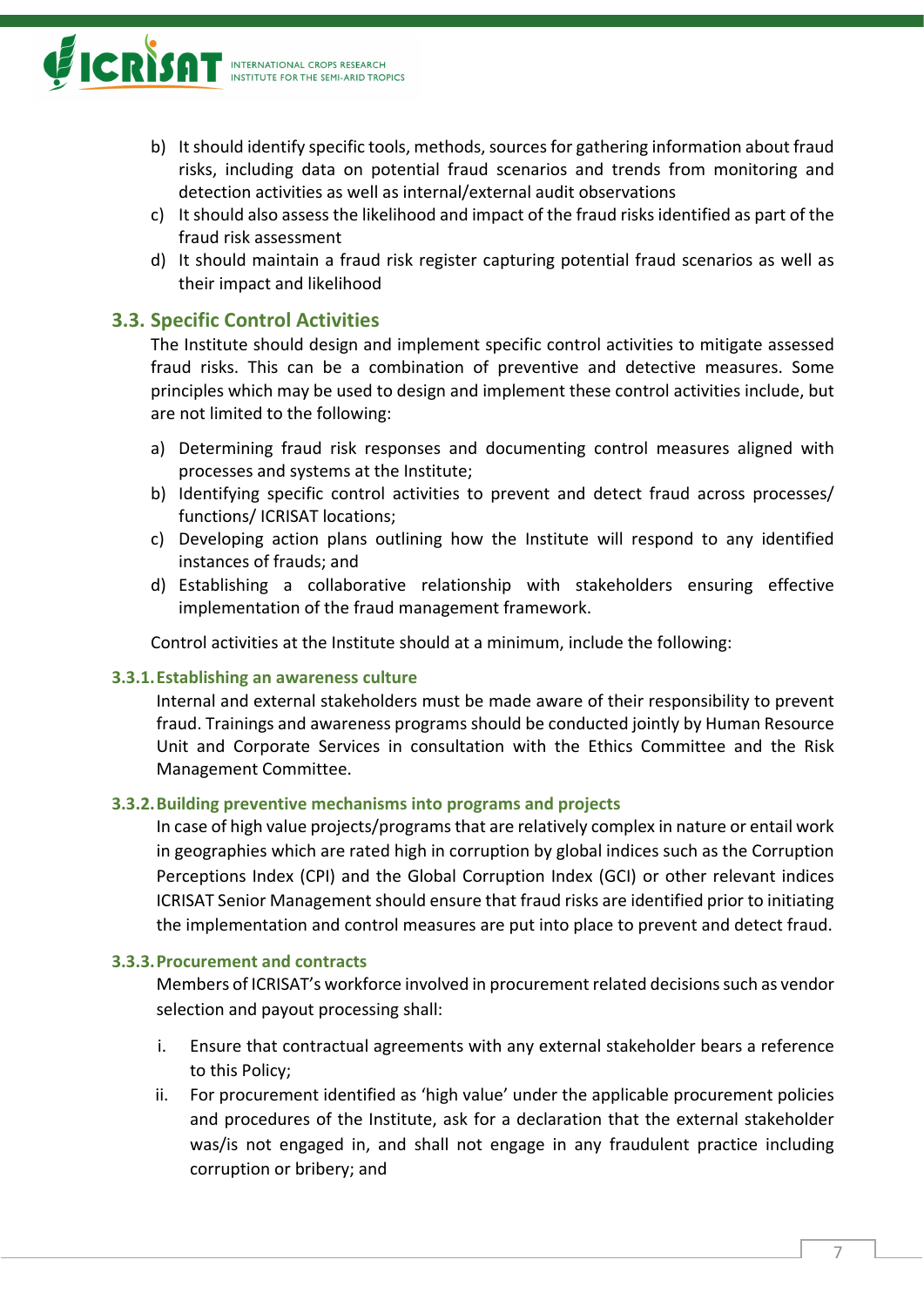

iii. Promptly report as per reporting procedure mentioned in this Policy about any practice that is, or is reasonably suspected of being, contrary to this Policy.

Any external stakeholder entering into any contractual arrangement with the Institute, shall be required to:

- i. Allow the Institute to access Institute-specific records; and
- ii. Represent that it was/is not, and shall not, engage in, any fraudulent practice.

The Institute should ensure that its external stakeholders are eligible to provide goods or services to the Institute. The Institute shall not award a contract, sub-grant or project to any external stakeholder, which has been debarred by the Institute, Government or any other international agency, and a declaration for the same should be taken from external stakeholder.

#### **3.3.4.Internal control system**

A strong internal control system can contribute significantly to curtail the risk of fraud. ICRISAT should institutionalize robust internal controls through adequate policies, procedures and guidelines, best-in-class preventive and detective controls and making internal and external stakeholders aware of the fraud management framework of the Institute.

#### **3.3.5.Internal Audit**

The Internal Audit Unit of the Institute should provide an additional oversight to the Institute's Governing Board. Although its primary responsibility is not prevention or detection of fraud, the Internal Audit must report any cases of fraud or misappropriation of Institute's funds or other assets, identified during the course of their audits, thereby contributing to meeting the objectives of this policy. Internal Audit Units should also adopt reasonable procedures to identify whether any risks and exposures exist across the processes/areas under review that could lead to fraud and flag these to the DG and where deemed appropriate, the Ethics Committee for further action. The Internal Audit Unit will also keep the Governing Board updated of fraud risks and frauds detected as part of its assurance reports.

#### **3.3.6.External Audit**

The Institute's appointed External Auditor provides oversight over the management of financial statement frauds at the Institute. Independent analysis of the Institute's financial statements by the External Auditor contributes to the achievement of the objectives of this Policy.

#### **3.3.7.Compliance with local laws on Anti-bribery and Anti-corruption**

The Institute shall strive to observe local Anti-bribery and Anti-corruption laws of the countries in which it operates.

#### <span id="page-8-0"></span>**3.4. Reporting of Fraud**

a) Through this Policy, the Institute aims at promptly detecting and reporting fraudulent activities.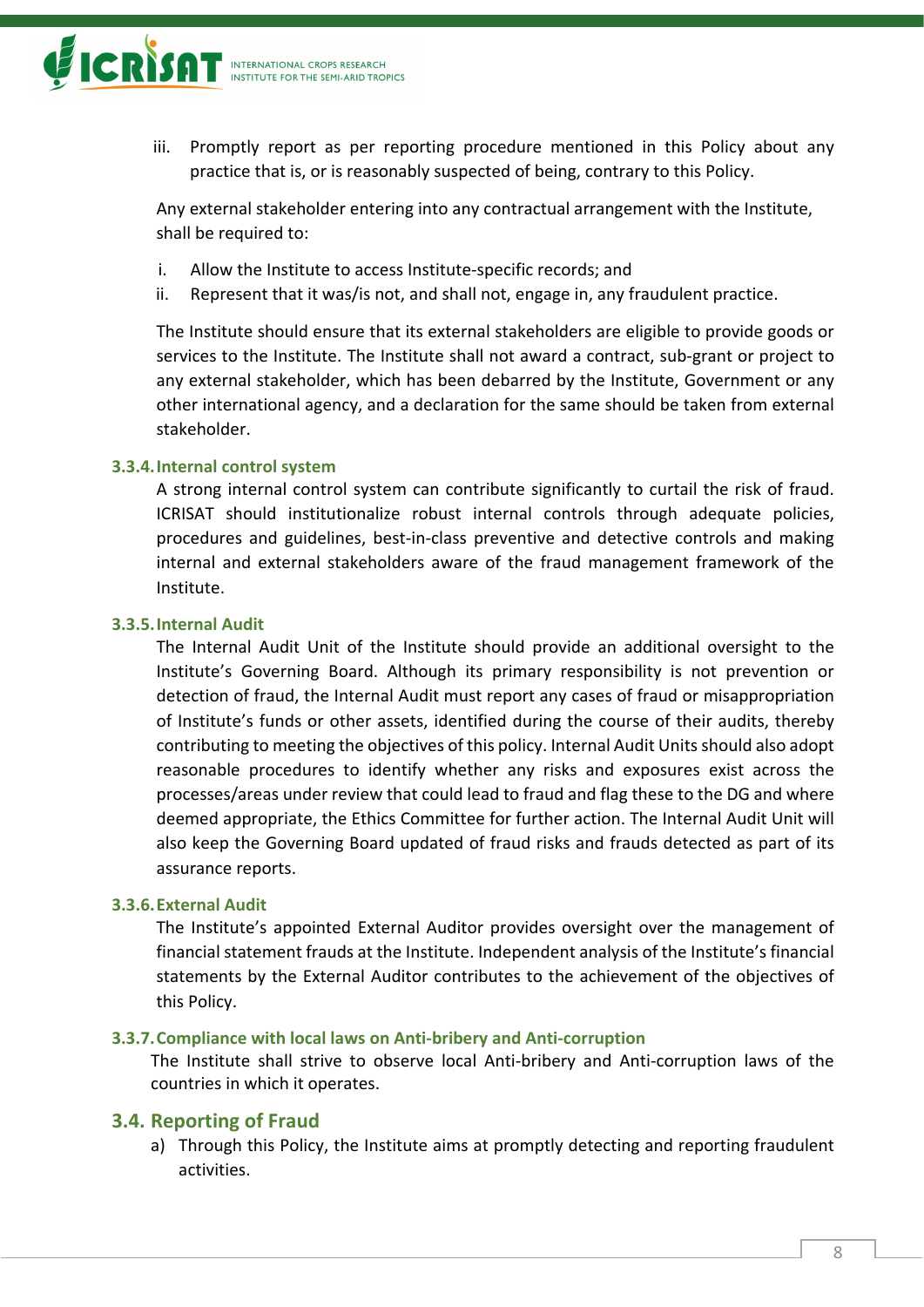

- b) Members of the ICRISAT's workforce are strongly encouraged to report any actual or suspected act, activity or practice related to any form of fraud covered under this policy.
- c) Under the "Whistle Blowing and Protection from Retaliation Policy" and "Concern Resolution Procedure" the Institute has established a reporting system wherein any violation or potential violation of this Policy can be raised.

# <span id="page-9-0"></span>**3.5. Investigation for allegation and actions**

#### **3.5.1.Investigation for allegation**

- a) All allegations of fraud shall be taken seriously by the Institute.
- b) Upon receipt of an allegation or complaint the investigation shall be conducted as per the Institute's "Concern Resolution Procedure".
- c) Any false allegation or hoax complaint with ulterior motive or with malicious intent (malicious reporting) shall be grounds to initiate disciplinary action as per the Institute's policies and/ or any other appropriate administrative/ legal action.
- d) An individual who has reported allegations of wrongdoing or cooperated with a duly authorized audit or investigation shall have the right to protection against retaliation as per Institute's "Whistle blowing and Protection from Retaliation Policy".

#### **3.5.2.Action based on investigation**

The allegations of violation of this Policy, if substantiated by the investigation, may result in disciplinary and/ or administrative/ legal actions or other actions taken by the Institute, depending upon the case. The investigation-based action may include, but is not limited to, the following:

- a) For members of the ICRISAT workforce: disciplinary and/ or administrative/ legal actions as per applicable policies of the Institute
- b) For vendors and project partners: termination of the contract and debarment from engaging with the Institute or other sanctions;
- c) Referral to the national authorities for criminal investigation and prosecution;
- d) Recovery of financial loss suffered by the Institute, and to return funds recovered to the respective funding sources;
- e) Issuance of letters to allow internal units or external entity/ organization concerned to take necessary action, corrective measures and strengthen internal controls; and
- f) Any other action by the Institute's Board and/ or Senior Management as deemed appropriate.

#### <span id="page-9-1"></span>**3.6. Evaluation and Monitoring**

- a) The Institute should monitor and evaluate the effectiveness of preventive activities, including fraud risk assessments, as well as controls to detect fraud and response efforts in the event of a fraud.
- b) It should evaluate the outcomes of any fraud investigations and leverage the outcomes to enhance resilience and improvise on the existing fraud risk management activities and internal control mechanism at the Institute.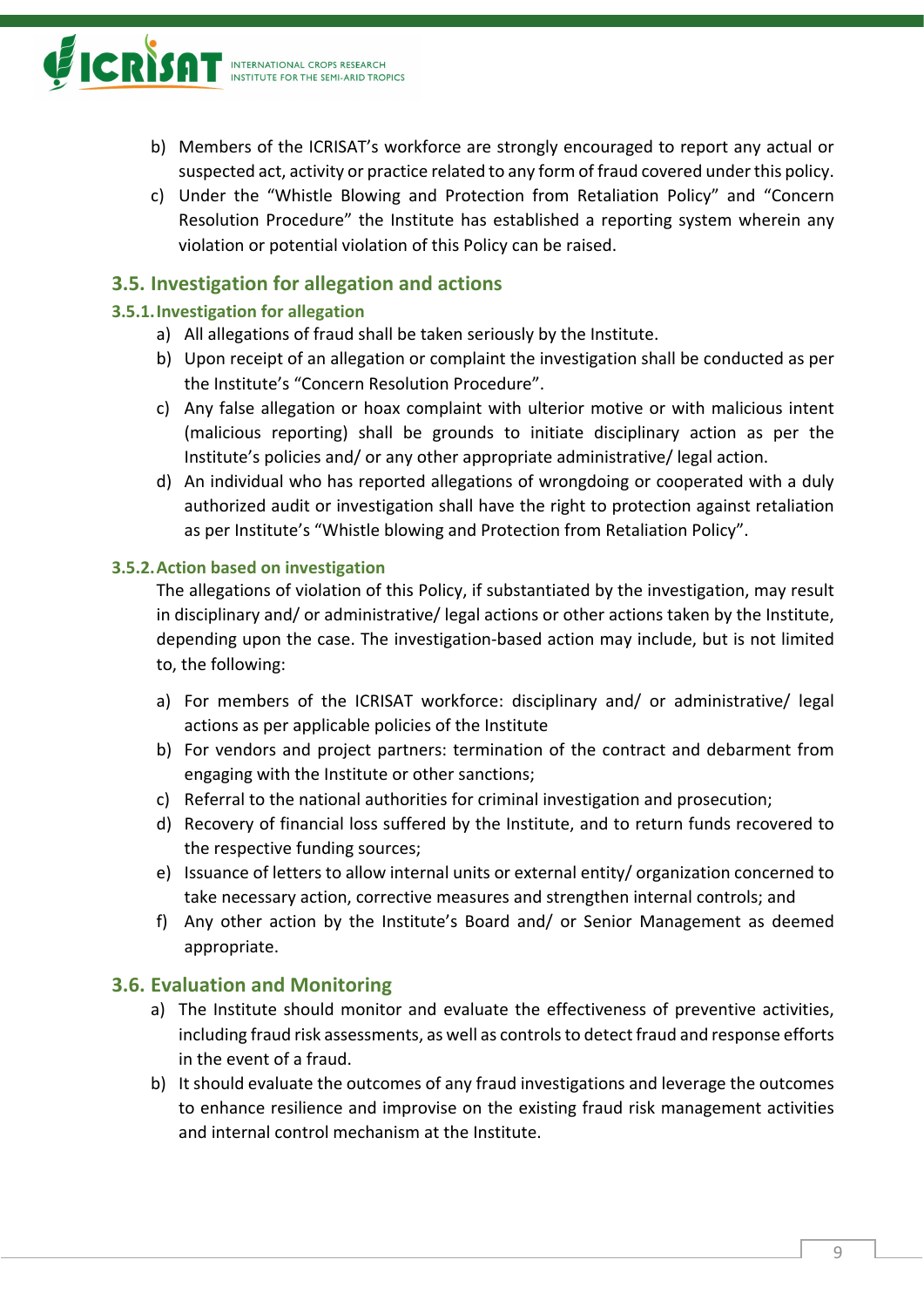

# <span id="page-10-0"></span>**3.7. Reporting**

The Institute should prepare a report on the fraud investigation and disciplinary or other actions taken in response to any fraud including preventive measures being implemented to address the root cause of the fraud. This report should be presented to the Board by the DG or a member of the Senior Management, as deemed appropriate by the Board.

# <span id="page-10-1"></span>**4. Appendix**

# <span id="page-10-2"></span>**4.1. Key Terms**

| <b>Term</b>                             | Definition                                                                                                                                                                                                                                                                                                                                                                                                                                                                                                                                                                                                                                                                                                                                                           |
|-----------------------------------------|----------------------------------------------------------------------------------------------------------------------------------------------------------------------------------------------------------------------------------------------------------------------------------------------------------------------------------------------------------------------------------------------------------------------------------------------------------------------------------------------------------------------------------------------------------------------------------------------------------------------------------------------------------------------------------------------------------------------------------------------------------------------|
| <b>Bribe</b>                            | A bribe is an inducement or reward offered, promised or provided in order<br>to gain any commercial, contractual, regulatory or institutional or personal<br>advantage.                                                                                                                                                                                                                                                                                                                                                                                                                                                                                                                                                                                              |
| Corruption                              | Any act or attempt thereof, of offering, giving, receiving, soliciting or<br>doing, directly or indirectly with an intent to give or to obtain<br>inappropriate advantage or benefit, to harm or to influence improperly the<br>actions of another party.<br>Corrupt practices include receiving and/or soliciting (directly or indirectly)<br>gifts and hospitality, meals, travel, entertainment, cash or cash<br>equivalents, fees, commissions, services, other favor in violation of<br>relevant section/s mentioned in the Conflict of Interest Policy of ICRISAT.<br>Corrupt practices take many forms, including but not limited to financial<br>and non-financial gains such as procurement fraud, nepotism, bribery,<br>embezzlement, theft, among others. |
| Corruption<br>Perception<br>Index (CPI) | The CPI scores and ranks countries/territories based on how corrupt a<br>country's public sector is perceived to be by experts and business<br>executives. Published by Transparency International, it is a widely used<br>indicator of corruption worldwide.                                                                                                                                                                                                                                                                                                                                                                                                                                                                                                        |
| <b>COSO</b>                             | The Committee of Sponsoring Organizations of the Treadway Commission.<br>COSO has published a Fraud Risk Management Guide intended to be<br>supportive of and consistent with the 2013 Internal Controls Framework<br>and serve as best practice guidance for organizations to follow in<br>addressing fraud risks.                                                                                                                                                                                                                                                                                                                                                                                                                                                  |
| <b>Disciplinary</b><br><b>Action</b>    | Any action that can be taken on the completion of/ during the<br>investigation proceedings including but not limited to a warning,<br>imposition of fine, and suspension from official duties or any such action<br>as is deemed to be fit considering the gravity of the matter, in accordance<br>with applicable policies and procedures at ICRISAT.                                                                                                                                                                                                                                                                                                                                                                                                               |
| <b>Ethics</b><br><b>Committee</b>       | It is an internal committee of ICRISAT responsible for implementation and<br>monitoring of this Policy and fraud management framework, including but<br>not limited to, periodic review of the effectiveness of the fraud reporting<br>mechanism.                                                                                                                                                                                                                                                                                                                                                                                                                                                                                                                    |
| <b>External</b><br>stakeholder          | Suppliers, project partners and donors engaging directly or indirectly with<br><b>ICRISAT</b>                                                                                                                                                                                                                                                                                                                                                                                                                                                                                                                                                                                                                                                                        |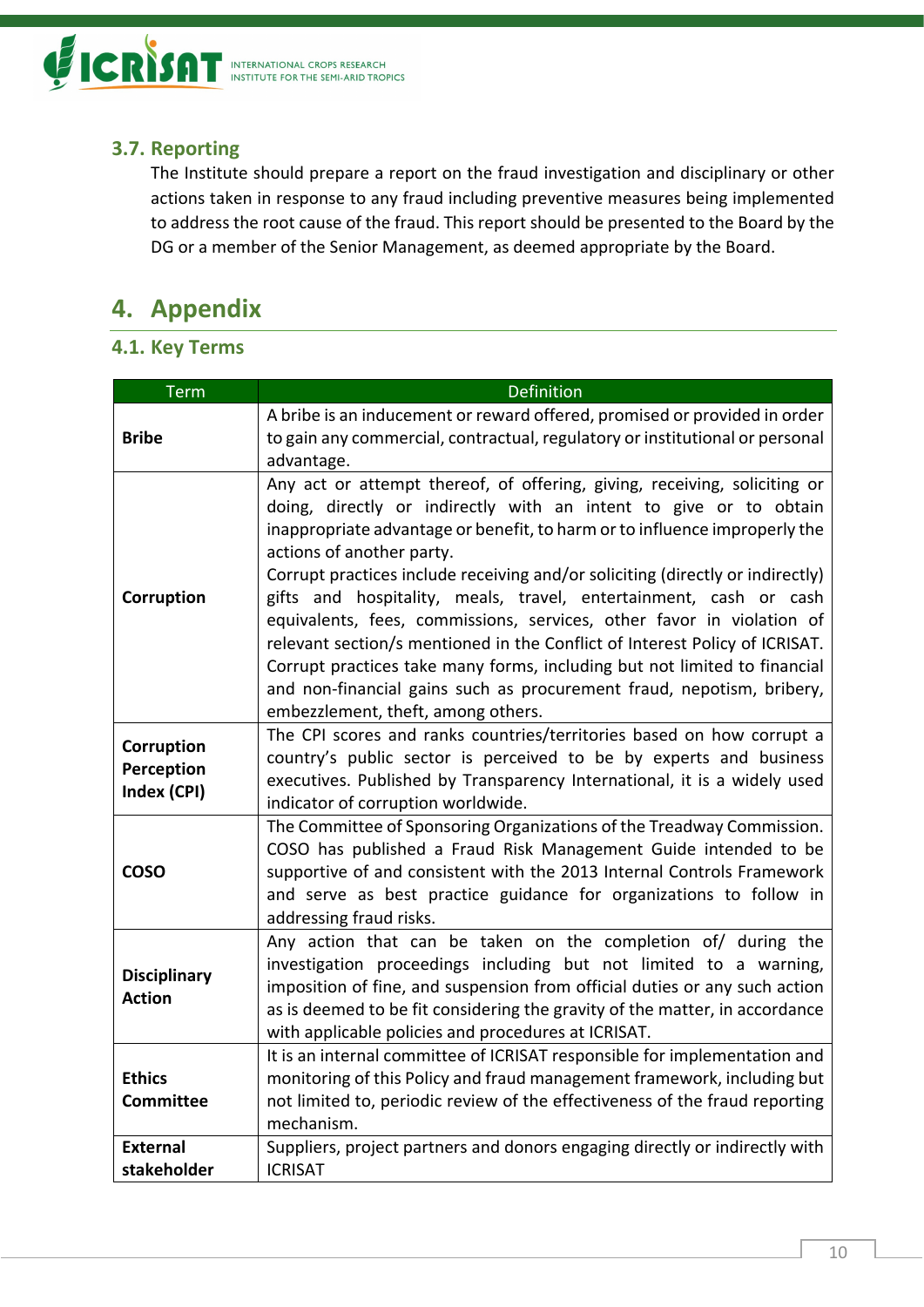

| <b>Extortion</b>                                        | Extortion means to directly or indirectly demand or accept a bribe,                                                                                                                                                                                                                                                                                                                                                                                                                                                                                                                                                                                                                                                                                                                                                                                                                                                                                                                                                                                                                                                                                                                                                                                                                                                                                                                                                                                                                                                                                                                                                                                                                                                                                                                                                                                                                                                                                                                                                                                |
|---------------------------------------------------------|----------------------------------------------------------------------------------------------------------------------------------------------------------------------------------------------------------------------------------------------------------------------------------------------------------------------------------------------------------------------------------------------------------------------------------------------------------------------------------------------------------------------------------------------------------------------------------------------------------------------------------------------------------------------------------------------------------------------------------------------------------------------------------------------------------------------------------------------------------------------------------------------------------------------------------------------------------------------------------------------------------------------------------------------------------------------------------------------------------------------------------------------------------------------------------------------------------------------------------------------------------------------------------------------------------------------------------------------------------------------------------------------------------------------------------------------------------------------------------------------------------------------------------------------------------------------------------------------------------------------------------------------------------------------------------------------------------------------------------------------------------------------------------------------------------------------------------------------------------------------------------------------------------------------------------------------------------------------------------------------------------------------------------------------------|
|                                                         | facilitation payment or kickback.                                                                                                                                                                                                                                                                                                                                                                                                                                                                                                                                                                                                                                                                                                                                                                                                                                                                                                                                                                                                                                                                                                                                                                                                                                                                                                                                                                                                                                                                                                                                                                                                                                                                                                                                                                                                                                                                                                                                                                                                                  |
| <b>Fraud or</b><br><b>Fraudulent</b><br><b>Activity</b> | Any act characterized by deceit, or concealment. These acts are not<br>dependent upon the threat of violence or physical force. Frauds are<br>perpetrated by parties and organizations to obtain money, property or<br>services; to avoid payment or loss of services; or to secure personal or<br>business advantage. This also includes any act or omission or attempt to<br>mislead a party to obtain any financial or other benefit or to avoid any<br>obligation.<br>Fraudulent practices may include, but are not limited to:<br>Forging documents, preparing false entries in official records<br>including electronic systems or making false statements to obtain<br>a financial or other benefit for oneself or another/ others;<br>Collusion or other anti-competitive scheme between suppliers/<br>$\bullet$<br>vendors during a procurement process;<br>Providing information in relation to insurance claim or another<br>$\bullet$<br>entitlement that the claimant knows to be false;<br>Forging the signature of a staff member or forging a document<br>$\bullet$<br>purporting to be from the Institute to induce an outsider to act;<br>Using another's Information Technology (IT) identity or password,<br>or creating false identities/passwords, without consent or<br>authority to manipulate institutional processes or cause the<br>approval or denial of actions;<br>Money Laundering: transactions and activities to generate money<br>٠<br>from criminal activity, illicit means, drug trafficking, terrorist<br>funding, or illegitimate source;<br>Any misrepresentation to obtain a benefit from a public or private<br>sector entity;<br>Making misrepresentations, including educational credentials or<br>professional qualifications, in the context of a job application; and<br>Falsifying documents, making false statements, preparing false<br>entries in official systems or other deceptive acts to the detriment<br>of those someone seeks to disfavor, or to discredit a person or the<br>Institute. |
| Global                                                  | The Global Corruption Index (GCI) is an index used for measuring                                                                                                                                                                                                                                                                                                                                                                                                                                                                                                                                                                                                                                                                                                                                                                                                                                                                                                                                                                                                                                                                                                                                                                                                                                                                                                                                                                                                                                                                                                                                                                                                                                                                                                                                                                                                                                                                                                                                                                                   |
| Corruption                                              | corruption as well as other white collar crimes, such as money laundering                                                                                                                                                                                                                                                                                                                                                                                                                                                                                                                                                                                                                                                                                                                                                                                                                                                                                                                                                                                                                                                                                                                                                                                                                                                                                                                                                                                                                                                                                                                                                                                                                                                                                                                                                                                                                                                                                                                                                                          |
| Index (GCI)                                             | and terrorism financing issues.                                                                                                                                                                                                                                                                                                                                                                                                                                                                                                                                                                                                                                                                                                                                                                                                                                                                                                                                                                                                                                                                                                                                                                                                                                                                                                                                                                                                                                                                                                                                                                                                                                                                                                                                                                                                                                                                                                                                                                                                                    |
| Institute                                               | International Crops Research Institute for the Semi-Arid Tropics (ICRISAT)                                                                                                                                                                                                                                                                                                                                                                                                                                                                                                                                                                                                                                                                                                                                                                                                                                                                                                                                                                                                                                                                                                                                                                                                                                                                                                                                                                                                                                                                                                                                                                                                                                                                                                                                                                                                                                                                                                                                                                         |
| <b>Internal</b>                                         | Members of the ICRISAT workforce including staff members, consultant,<br>project staff, researchers, students, interns/trainee, visiting scholars/staff,                                                                                                                                                                                                                                                                                                                                                                                                                                                                                                                                                                                                                                                                                                                                                                                                                                                                                                                                                                                                                                                                                                                                                                                                                                                                                                                                                                                                                                                                                                                                                                                                                                                                                                                                                                                                                                                                                           |
| stakeholder                                             | field labors, members on secondment, and human resources provided by                                                                                                                                                                                                                                                                                                                                                                                                                                                                                                                                                                                                                                                                                                                                                                                                                                                                                                                                                                                                                                                                                                                                                                                                                                                                                                                                                                                                                                                                                                                                                                                                                                                                                                                                                                                                                                                                                                                                                                               |
|                                                         | external agencies and working at/for ICRISAT.                                                                                                                                                                                                                                                                                                                                                                                                                                                                                                                                                                                                                                                                                                                                                                                                                                                                                                                                                                                                                                                                                                                                                                                                                                                                                                                                                                                                                                                                                                                                                                                                                                                                                                                                                                                                                                                                                                                                                                                                      |
|                                                         | Kickback refers to transfer of funds that enriches a person of power or                                                                                                                                                                                                                                                                                                                                                                                                                                                                                                                                                                                                                                                                                                                                                                                                                                                                                                                                                                                                                                                                                                                                                                                                                                                                                                                                                                                                                                                                                                                                                                                                                                                                                                                                                                                                                                                                                                                                                                            |
| <b>Kickbacks</b>                                        | influence who uses the power or influence to make a different individual,                                                                                                                                                                                                                                                                                                                                                                                                                                                                                                                                                                                                                                                                                                                                                                                                                                                                                                                                                                                                                                                                                                                                                                                                                                                                                                                                                                                                                                                                                                                                                                                                                                                                                                                                                                                                                                                                                                                                                                          |
|                                                         | organization, or entity richer through corrupt practice. Kickbacks include                                                                                                                                                                                                                                                                                                                                                                                                                                                                                                                                                                                                                                                                                                                                                                                                                                                                                                                                                                                                                                                                                                                                                                                                                                                                                                                                                                                                                                                                                                                                                                                                                                                                                                                                                                                                                                                                                                                                                                         |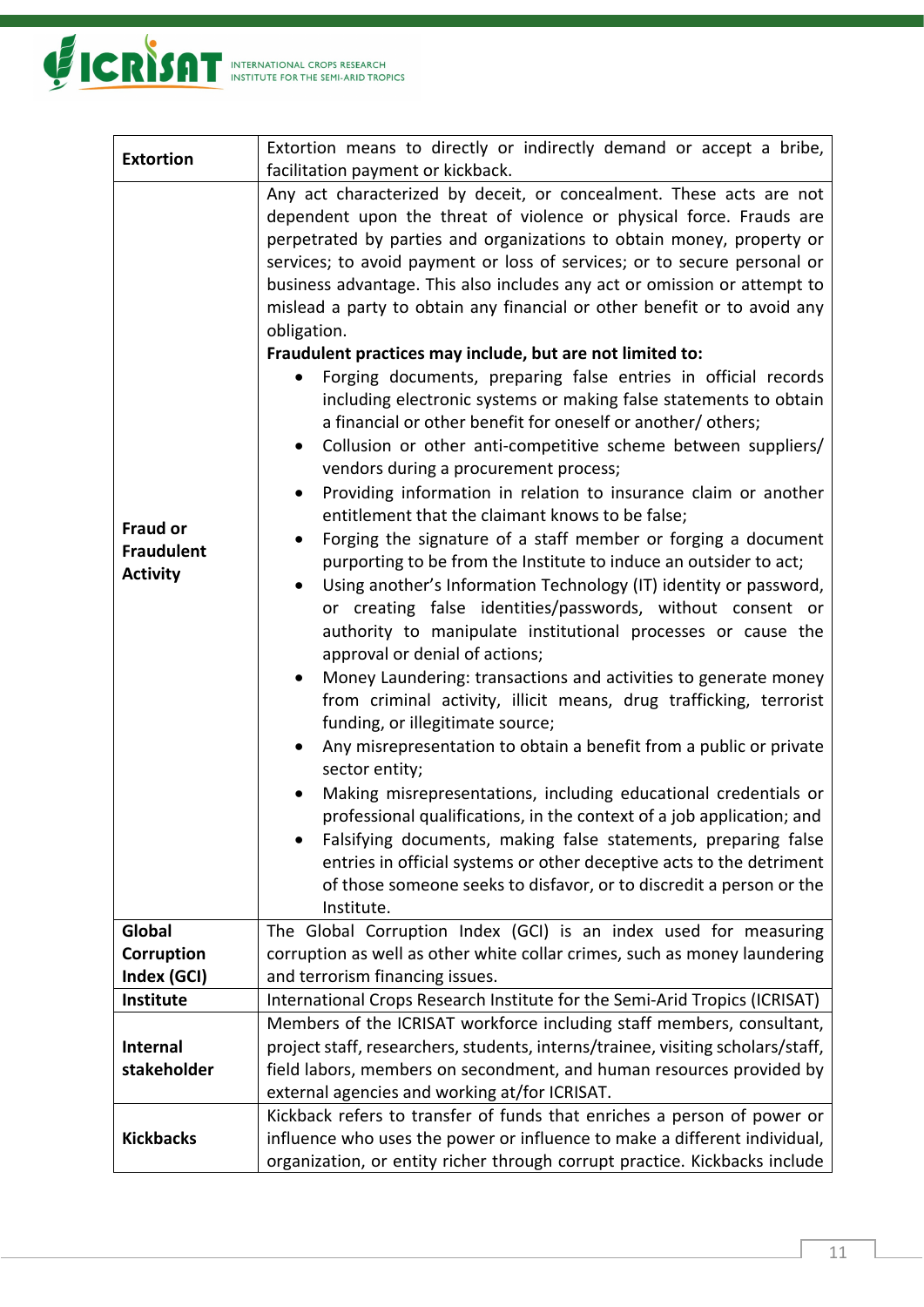

|                                                      | payment of any portion of a contract made to workforce or employees of<br>another contracting party or the utilization of other techniques, such as                                                                                                                                                                                                                                                                                                                                                                                                                                                                                                                                                                                                                                                                                                                                                                                                                                                                                                                                                                                                                                                                                                                                                                                                               |  |
|------------------------------------------------------|-------------------------------------------------------------------------------------------------------------------------------------------------------------------------------------------------------------------------------------------------------------------------------------------------------------------------------------------------------------------------------------------------------------------------------------------------------------------------------------------------------------------------------------------------------------------------------------------------------------------------------------------------------------------------------------------------------------------------------------------------------------------------------------------------------------------------------------------------------------------------------------------------------------------------------------------------------------------------------------------------------------------------------------------------------------------------------------------------------------------------------------------------------------------------------------------------------------------------------------------------------------------------------------------------------------------------------------------------------------------|--|
|                                                      | sub-contracts, purchase orders or consulting agreements, to channel<br>payment to employees of any contracting party, or their relatives or<br>associates.                                                                                                                                                                                                                                                                                                                                                                                                                                                                                                                                                                                                                                                                                                                                                                                                                                                                                                                                                                                                                                                                                                                                                                                                        |  |
| <b>Malicious</b><br><b>Reporting</b>                 | Intentional malicious, false, bogus, misleading and/or unsubstantiated<br>reporting of wrongdoing and transmission or dissemination of rumors<br>without evidence or reasonable suspicions with the intention of harming<br>another person's integrity or reputation amounts to gross misconduct.<br>Following the prima facie review and /or formal investigation, if malicious<br>reporting is established, the individual will be subject to disciplinary action,<br>in accordance with applicable policies and procedures of ICRISAT.                                                                                                                                                                                                                                                                                                                                                                                                                                                                                                                                                                                                                                                                                                                                                                                                                         |  |
| <b>Policy Council</b>                                | A council consisting of nominated members from the ICRISAT Executive<br>Team, constituted for ensuring compliance with the policy management<br>framework of ICRISAT.                                                                                                                                                                                                                                                                                                                                                                                                                                                                                                                                                                                                                                                                                                                                                                                                                                                                                                                                                                                                                                                                                                                                                                                             |  |
| <b>Retaliation</b>                                   | A direct or indirect administrative decision and/or action that adversely<br>affects the employment or working conditions of a Whistle Blower. Such<br>action is taken for the purpose of punishing, intimidating or injuring the<br>Whistle Blower because the Whistle Blower has:<br>Reported suspected wrongdoing that implies a significant risk to<br>the Institute; and/or<br>Cooperated with a duly authorized audit or an investigation of a<br>report of wrongdoing.<br>Retaliation can include without being limited to:<br>Harassment;<br>Discrimination;<br>٠<br>Unsubstantiated negative performance appraisals;<br>$\bullet$<br>Unjustified<br>contractual<br>changes:<br>termination,<br>demotion,<br>$\bullet$<br>reassignment or transfer;<br>Unjustified modification of duties;<br>Unjustified non-authorization of holidays and other leave types;<br>Unjustified termination or compensation decreases, or poor work<br>assignments or threats of physical harm<br>Malicious delays in authorizing travel, or the provision of<br>٠<br>entitlements;<br>Threat to the Whistle Blower, their family and/or property<br>$\bullet$<br>including threats that may come from outside ICRISAT.<br>Retaliation will be treated as gross misconduct and is subject to<br>appropriate disciplinary action, in accordance with applicable policies and |  |
| <b>Risk</b><br><b>Management</b><br><b>Committee</b> | procedures at ICRISAT.<br>It is an internal committee under the Institute's Risk Management<br>Framework. It is also responsible for ensuring fraud risk vulnerabilities                                                                                                                                                                                                                                                                                                                                                                                                                                                                                                                                                                                                                                                                                                                                                                                                                                                                                                                                                                                                                                                                                                                                                                                          |  |